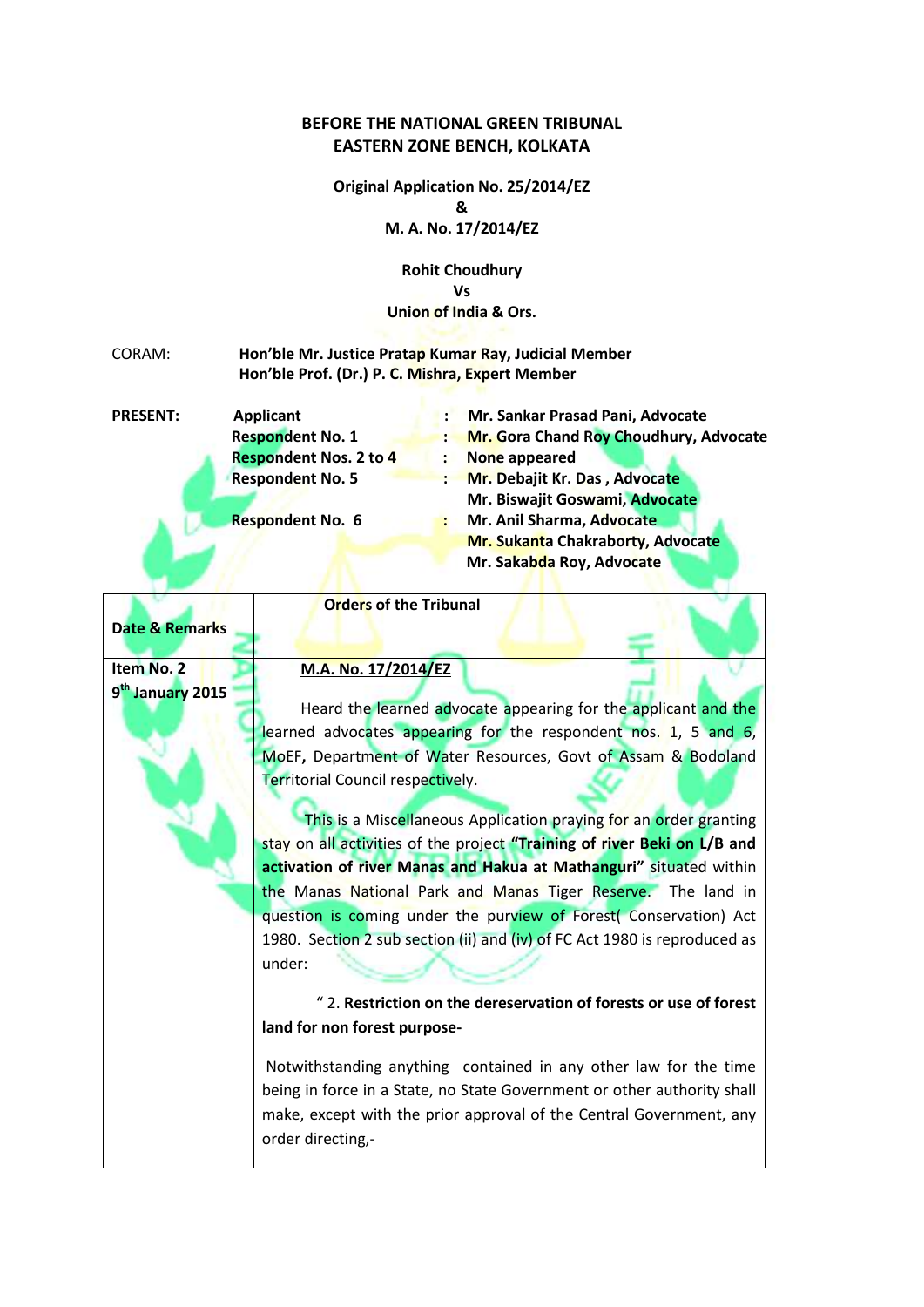Xxx xxx xxx xxx xxx xxx

(ii) that any forest land or any portion thereof may be used

for any non-forest purpose;

|  | xxxx | <b>YXXX</b> | XXXXX | xxxxx | <b>XXXX</b> |
|--|------|-------------|-------|-------|-------------|
|--|------|-------------|-------|-------|-------------|

 (iv) that any forest land or any portion thereof may be cleared of trees which have grown naturally in that land or portion, for the purpose of using it for reafforestation."

It is further provided in the said statute that any other purpose other than reafforestation is permissible but does not include any work relating or ancillary to conservation, development and management of forests and wild life, namely, the establishment of check post, fire lines, wireless communication and construction of fencing, bridges and culverts, waterholes etc.

It is alleged in the original application that the respondent no. 5 has started execution of work of **"Training of river Beki on L/B and activation of river Manas and Hakua at Mathanguri."** This project was referred for necessary approval from the Planning Commission and Water Commission. It appears from the Annexure A-11 at page -37 of the original application relating to detail estimate projected by the respondent no. 5 under item no. 4 that the work cost includes estimate for cutting and clearing of light jungles and trees up to 50cm girth including uprooting roots and stamps and removing them from the site of work.

 From the Annexure- A9 at page 34 of original application, it appears that Wild Life Division under Ministry of Environment and Forest had informed the applicant of this application and M.A. that no proposal was received by the Wild Life Division of the Ministry from Govt. of Assam for diversion work of Manas river at Mathanguri, Manas National Park and Tiger Reserve in Assam and that no site inspection was done by the Ministry to that effect and no correspondence/letter was received in the Wildlife Division of the Ministry from Govt. of Assam. Letter reads as follows:-

" **To**

 **Shri. Rohit Choudhury N-71, Lower Ground Floor Greater Kailash Part-I New Delhi - 48.**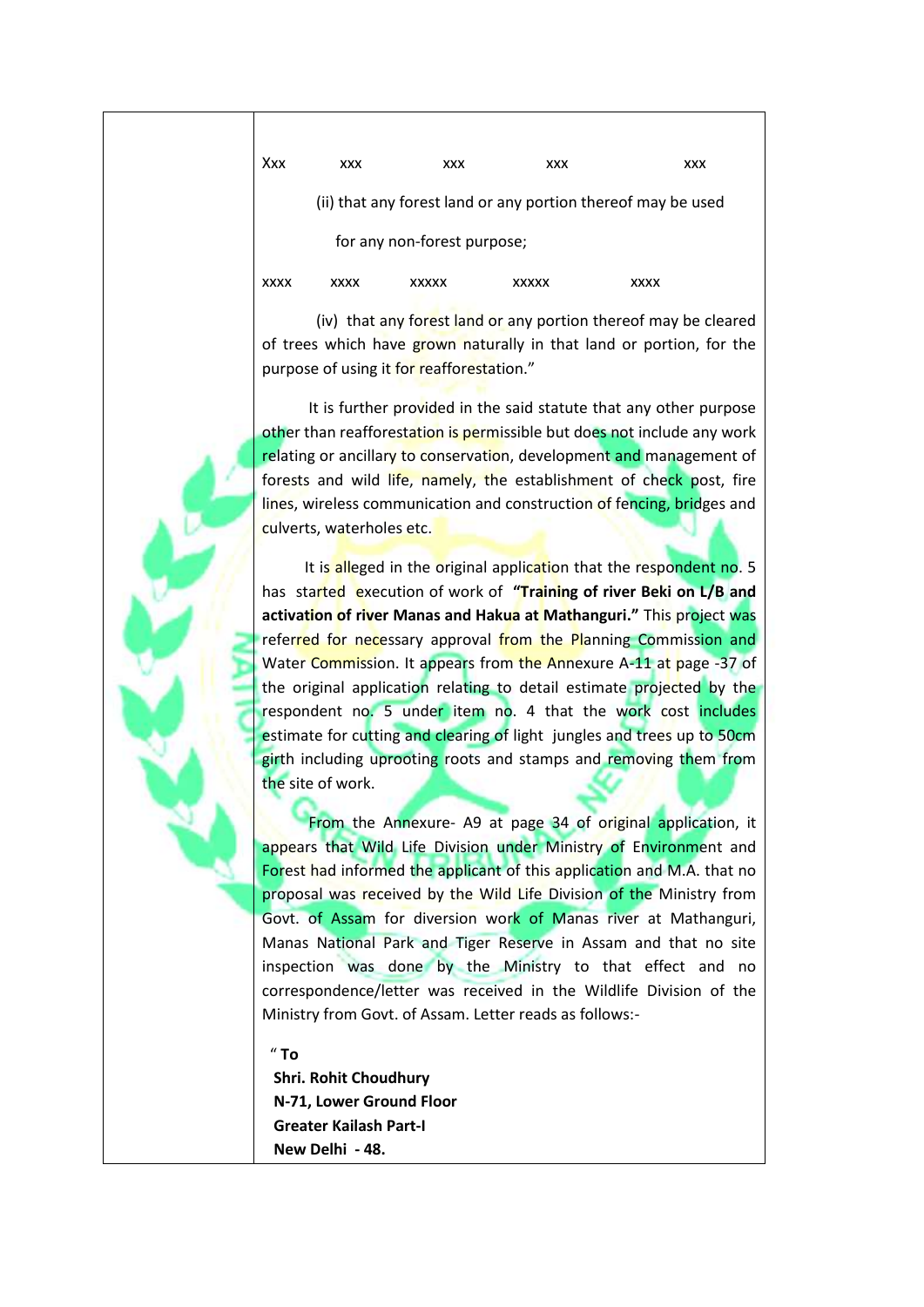**Sub: Online application under the provisions of the RTI Act 2005 – reg.**

**Sir,**

Kindly refer to your online application Reg. No. MOEAF/R/2014/60370 dated 13.05.2014 received by the undersigned on 22.05.2014 seeking information under RTI Act, 2005. In this context, the following are mentioned:

- (1) No proposal has been received in the Wildlife Division of the Ministry from Government of Assam for diversion work of Manas River at Mathanguri, Manas National Park & Tiger Reserve in Assam.
- (2) No any site inspection has been done by the officials of the Wildlife Division of the Ministry in this regards.
- (3) No any correspondence/letter etc. have been received in the Wildlife Division of the Ministry from Government of Assam in this regard.

In case you are not satisfied with this reply, you may file an appeal before the First Appellate Authority, Dr. S. K. Khanduri, Inspector General of Forests (WL), Ministry of Environment and Forests, Paryavaran Bhawan, CGO Complex, Lodhi Road, New Delhi-110003 withinb a period of one month.

Yours faithfully,

Sd/-

(Dr. Vivek Saxena)

## Deputy Inspector General(WL)"

In the reply as filed by the respondent no. 5 who had undertaken the work of diversion by cutting the trees and plants in the forest land has not denied the contention made in this letter annexed in the original application. In the reply there is no whisper that the approval of the central government was taken in writing from the competent authority being the delegatee of the central government in terms of the statutory provision of section 2 of the Forest (Conservation) Act 1980. Further there is no whisper in the reply that in terms of the judgement passed by Supreme Court in the case of I.A. No. 548 in CWP No. 202/1995, permission/approval of the National Board of Wildlife was taken. In Section 2 of the said Forest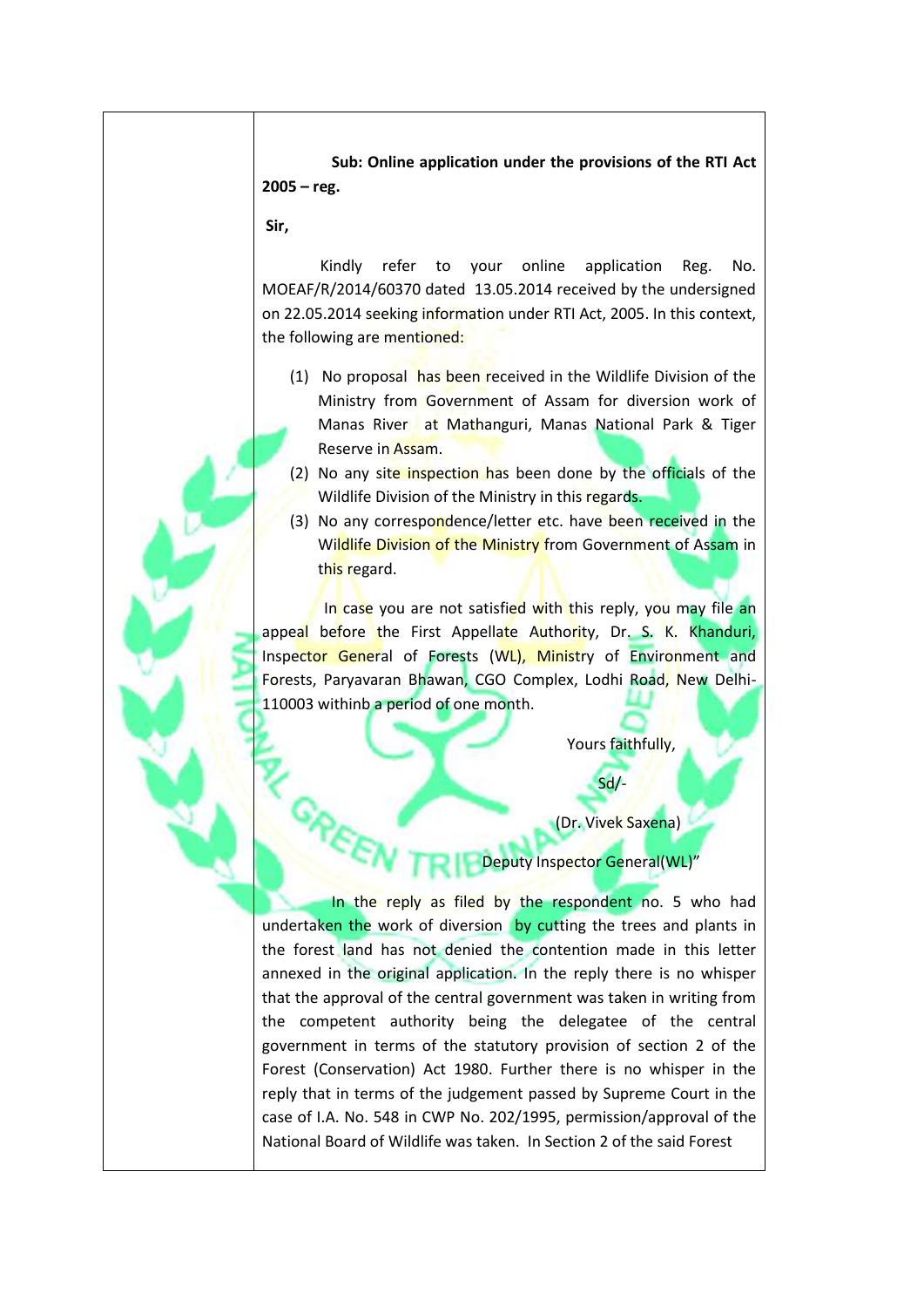Act 1980 regarding conservation of forest, since the provision starts with a non-obstante clause, it is mandatory upon the respondent no. 4 to proceed with the work as already started thereof on obtaining the prior approval of the Central Government and the National Board of Wildlife. It is significant that under section 2 the word ' approval' is prefixed with the word 'prior'. Thus any post facto approval is not permissible and no work would proceed without having any approval prior to the proceeding with the job. The distinction of two words 'prior approval' and 'post approval' has been discussed in the following judgements:-

(i) 2010(3) SCC 616 in the case of **Ashok Kumar Das and Ors. Vs. University of Burdwan and Ors.,** wherein two judgments of the Apex Court as delivered earlier were relied upon viz. **U.P. Avas Evam Vikas Parishad & Anr. Vs. Friends Co-operative Housing Society Limited & Anr.**, reported in 1995 (Supp) 3 SCC 456 and **High Court of Judicature for Rajasthan Vs. P.P. Singh reported** in 2003(4)SCC 239 and in the case of **Ashok Kumar Das (supra)** in paragraph 12 and 13 the court defined difference of the meaning of the words 'approval', 'prior approval', and 'permission' by holding that word 'approval' is in contradiction to 'prior approval' and 'permission. It is further held that 'approval' can be post facto and action taken before 'approval' stands invalidated only if 'ex-post facto' approval is not granted by competent authority.

> In **U.P. Avas Vikas (supra),** the Apex Court relied upon the case of **LIC Vs. Escorts Ltd.,** 1986 (1) SCC 264 where distinction of the meaning of the word viz. "permission", ' special permission' with previous 'approval' or 'prior approval' were discussed in paragraph 63. The relevant portion reads as under:-

> > "63. We have already extracted Section 29(1) and we notice that the expression used is :general or special permission of the Reserve Bank of India" and that the expression is not qualified by the word "previous" or "prior". While we are conscious that the word "prior" or "previous may be implied if the contextual situation or the object and design of the legislation demands it, we find no such compelling circumstances justifying reading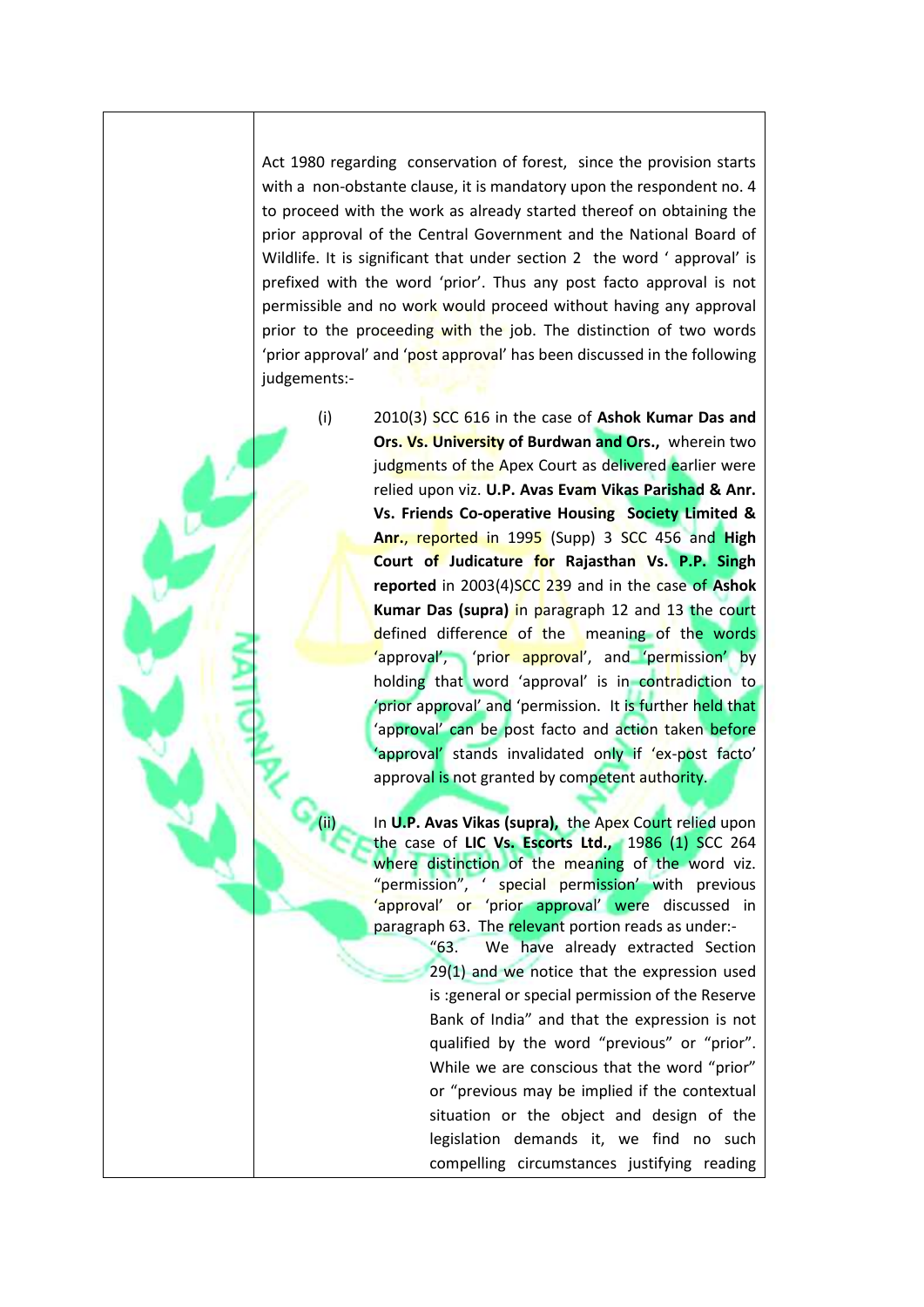any such implication into Section 29(1). On the other hand, the indications are all to the contrary. We find, on a perusal of the several, different sections of the very Act, that the Parliament has not been unmindful of the need to clearly express its intention by using the expression "previous permission" whenever it was thought that "previous permission" was necessary. In Sections 27(1) and 30, we find that the expression "permission" is qualified by the word 'previous' and in Sections 8(1), 8(2) and 31, the expression 'general or special permission' is qualified by the word "previous", whereas in Sections 13(2), 19(1), 19(4), 20, 21(3), 24, 25, 28(1) and 29, the expressions 'permission' and 'general or special permission' remain unqualified. The distinction made by **Parliament between permission** simpliciter and previous permission in the several provisions of the same Act cannot be ignored or strained to be explained away by us. That is not the way to interpret statutes. The proper way is to give due weight to the use as well as the omission to use the qualifying words in different provisions of the Act. The significance of the use of the qualifying word in one provision and its non-use in another provision may not be disregarded. In our view, the Parliament deliberately avoided the qualifying word 'previous' in Section 29(1) so as to invest the Reserve Bank of India with a certain degree of elasticity in the matter of granting permission to non-resident companies to purchase shares in Indian companies. The object of the Foreign Exchange Regulation Act, as already explained by us, undoubtedly, is to earn, conserve, regulate and store foreign exchange. The entire scheme and design of the Act is directed towards that end. Originally the Foreign Exchange Regulation Act, 1947 was enacted as a tempor3ary measure, but it was placed permanently on the Statute Book by the Amendment Act of 1957. The Statement of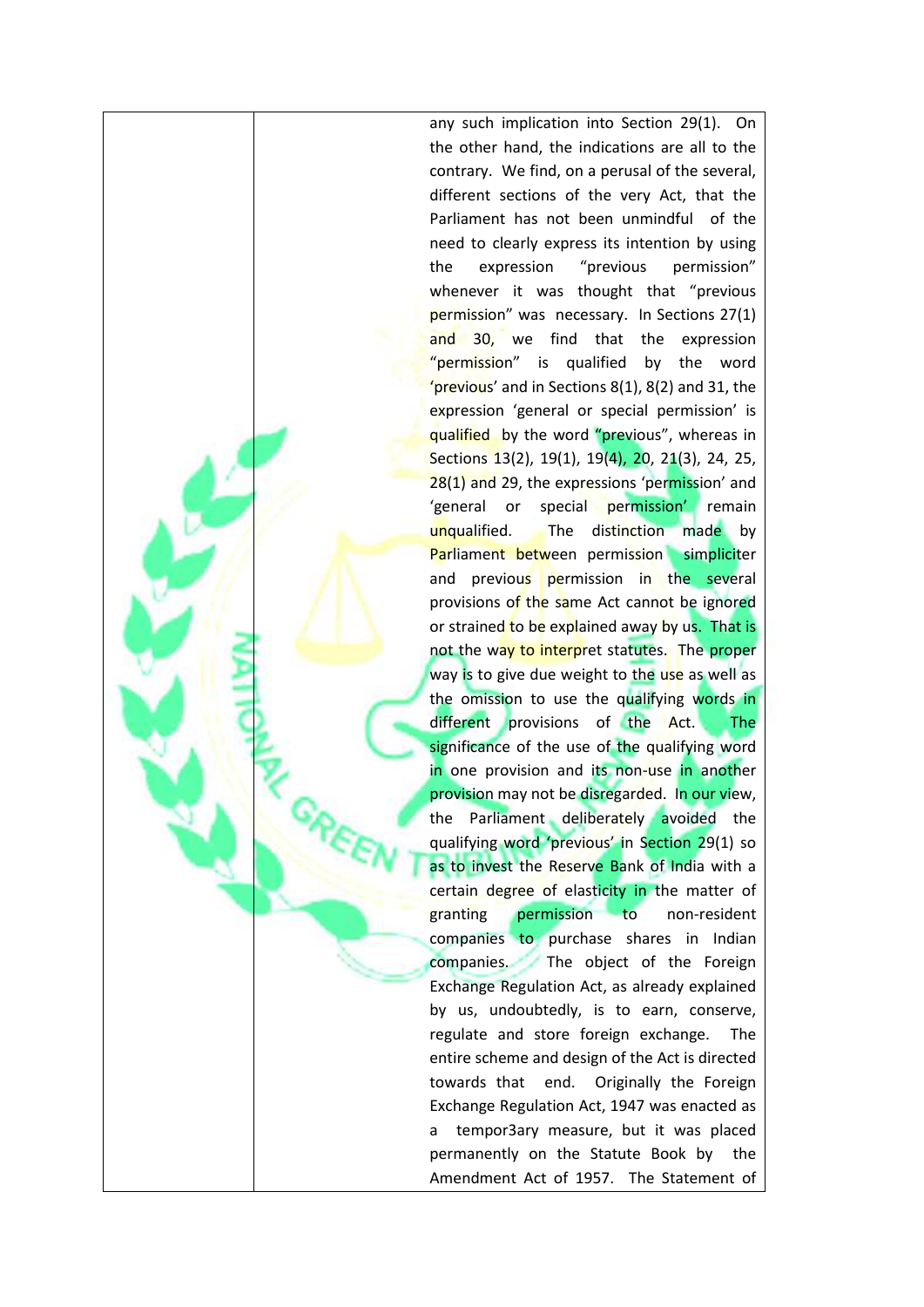Objects and Reasons of the 1957 Amendment Act expressely stated, "India still continues to be short of foreign exchange and it is necessary to ensure that our foreign exchange resources are conserved in the national interest". In 1973, the old Act was repealed and replaced by the Foreign Exchange Regulation Act, 1973, the long title of which reads: "An Act to consolidate and amend the law regulating certain payments, dealings in foreign exchange and securities, transactions indirectly affecting foreign exchange and the import and export of currency and bullion, for the conservation of foreign exchange resources of the country and the proper utilization thereof in the interest of the economic development of the country." We have already referred to Section 76 which emphasises that every permission or licence granted by the Central Government or the Reserve Bank of India should be animated by a desire to conserve the foreign exchange resources of the country. The Foreign Exchange Regulation Act is, therefore, clearly a statute enacted in the national economic interest. When construing statues enacted in the national interest, we have necessarily to take the broad factual situations contemplated by the Act and interpret its provisions so as to advance and not to thwart the particular national interest whose advancement is proposed by the legislation. Traditional norms of statutory interpretation must yield to broader notions of the national interest. If the legislation is viewed and construed from that perspective, as indeed it is imperative that we do, we find no difficulty in interpreting 'permission' to mean 'permission', previous or subsequent, and we find no justification whatsoever for limiting the expression 'permission' to 'previous permission' only. In our view, what is necessary is that the permission of the Reserve Bank of India should be obtained at some stage for the purchase of shares by non-resident companies."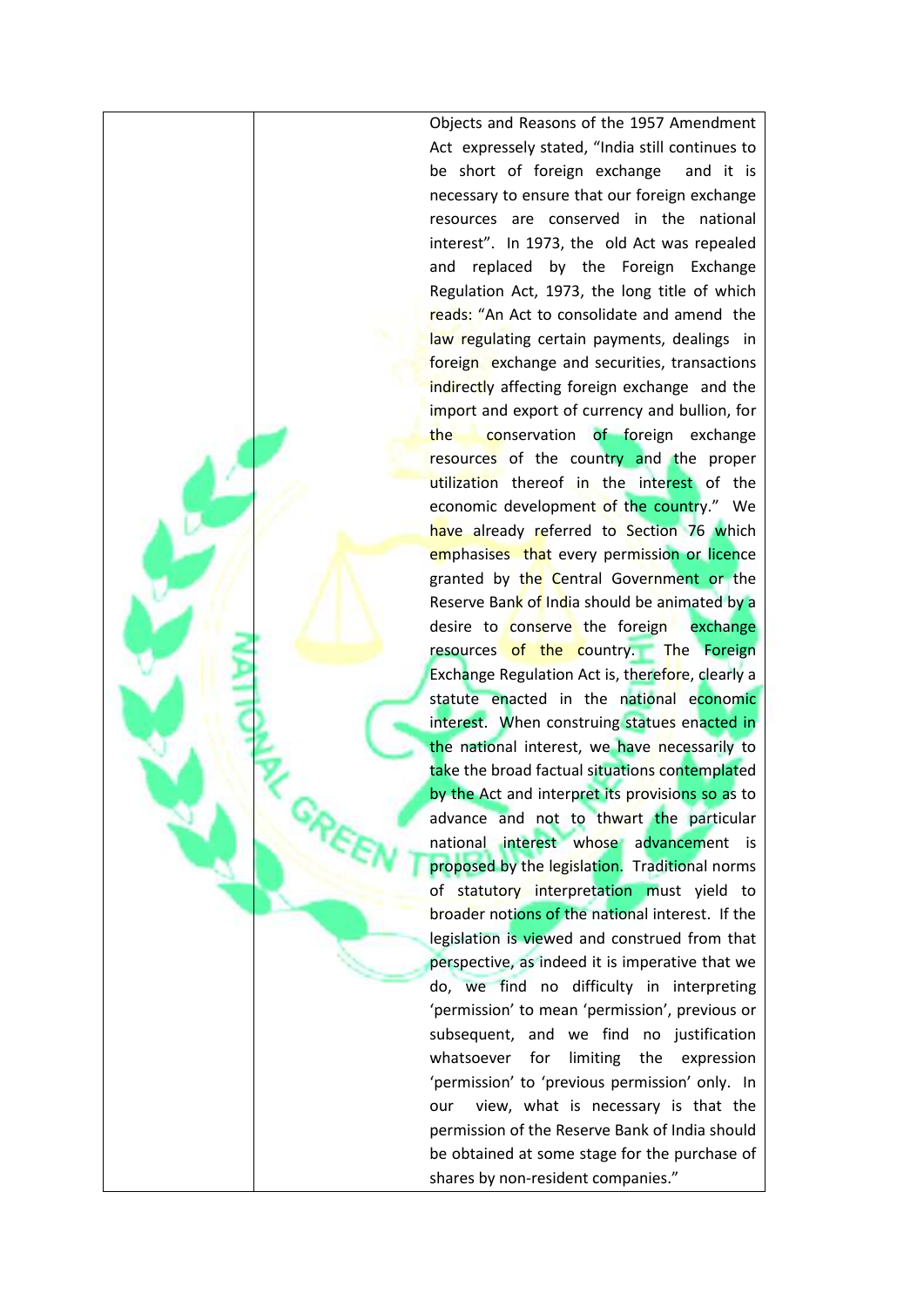(iii) In **P.P. Singh (supra)** in paragraph 40 the issue was discussed as follows:-

> "40. When an approval is required, an action holds good. Only if it is disapproved it loses its force. Only when a permission is required, the decision does not become effective till permission is obtained. (See U.P. Avas Evam Vikas Parishad Vs. Friends Coop. Housing Society Ltd). In the instant case both the aforementioned requirements have been fulfilled."

(iv) The meaning of the word "with the approval", "prior approval", implicit 'approval' and implied 'approval' were discussed with reference to the provision stipulated in Mines and Minerals (Development and Regulation) Act, 1957 in the case of **Monnet Ispat and Energy Limited Vs. Union of India and Ors. r**eported in 2012(11) SCC 1.

In present case there is no prior approval by the Central Government to proceed with the work of the project, as such, question of post -facto approval is not at all an issue.

 Having regard to statutory provision as couched under section 2, more particularly having regard to the words "notwithstanding anything contained in any other law for the time being in force in a State, no State Government or other authority shall make, except with the prior approval of the Central Government" it becomes a mandatory provision which requires to be obeyed and in instant case, admittedly respondent no. 5 has not followed it. Hence the job as has been undertaken by them is illegal as per section 2 of the aforesaid act.

 Having regard to such, we allow this M.A. passing an order of injunction restraining the concerned respondents including respondent no. 5 not to proceed with the work of **"**Training of river Beki on L/B and activation of river Manas and Hakua at Mathanguri" situated within the Manas National Park and Manas Tiger Reserve in any manner whatsoever. Chief Secretary of Assam is directed to take steps in the matter and to ask all its subordinate officers to make necessary compliance of the order, and all endeavours for compliance, submit the report accordingly on that issue on the next day.